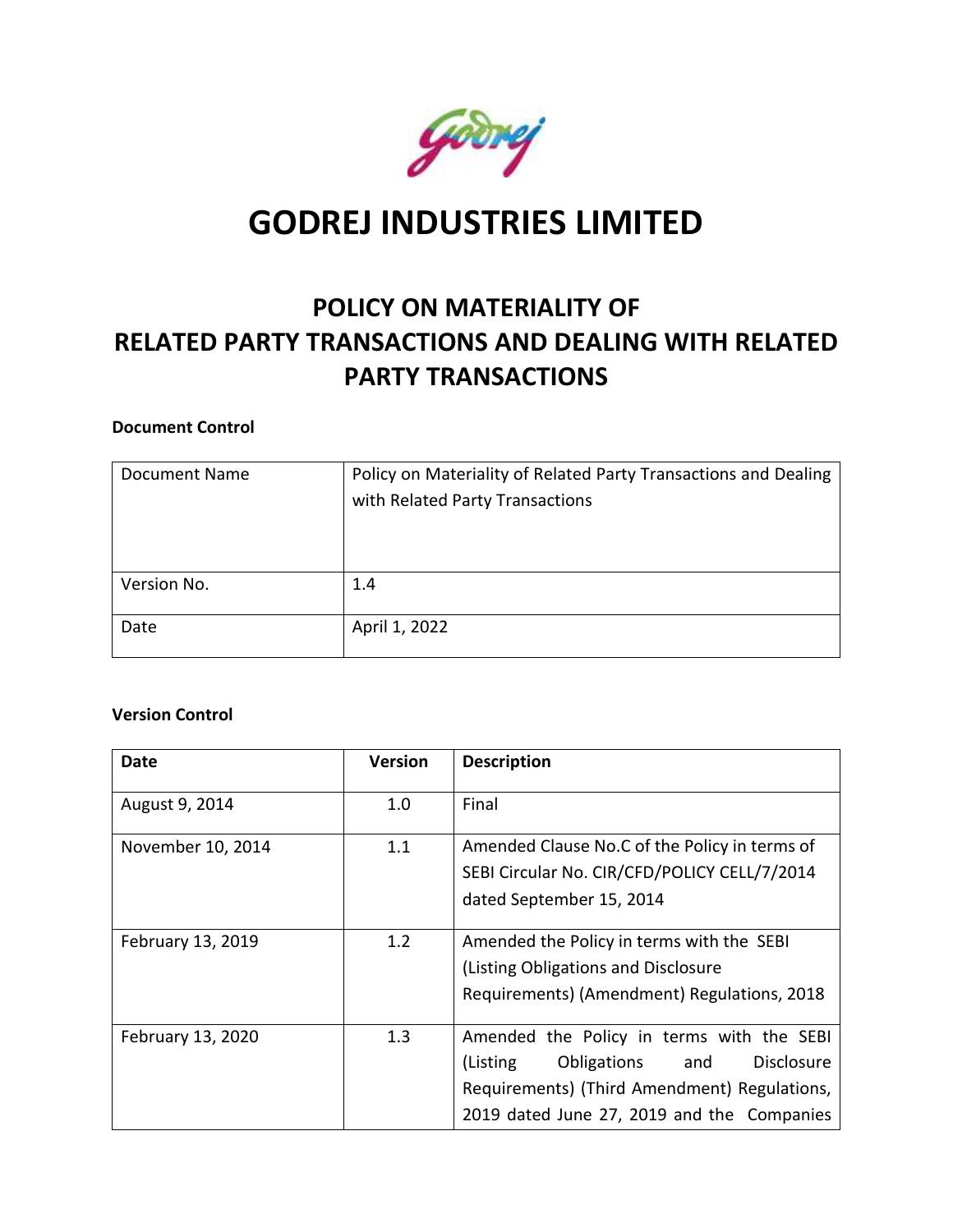|                   |     | (Meetings of Board and its Powers) Second<br>Amendment Rules, 2019 dated November 18,<br>2019.                                                                                                                                                                                                                 |
|-------------------|-----|----------------------------------------------------------------------------------------------------------------------------------------------------------------------------------------------------------------------------------------------------------------------------------------------------------------|
| February 11, 2022 | 1.4 | Amended the policy in the terms with the SEBI<br>(Listing<br>Obligations and<br><b>Disclosure</b><br>Requirements) (Third Amendment) Regulations,<br>2021 dated August 3, 2021 and SEBI (Listing<br>Obligations and Disclosure Requirements) (Sixth<br>Amendment) Regulations, 2021 dated November<br>9, 2021. |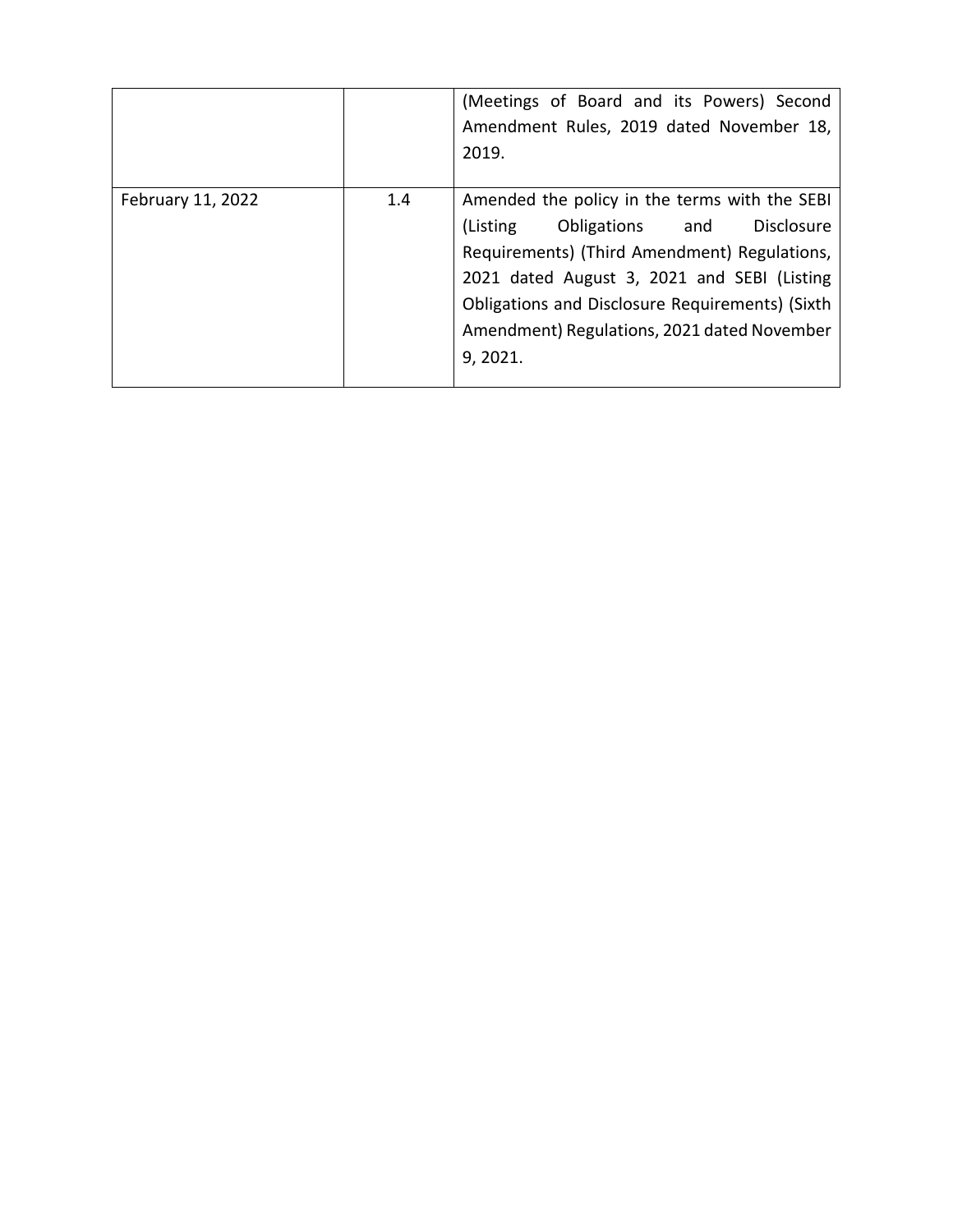# **Policy on Materiality of Related Party Transactions and Dealing with Related Party Transactions**

### **1. Preamble**

The "Policy on Materiality of Related Party Transactions and Dealing with Related Party Transactions" ("Policy") is framed in terms of Regulation 23 of the SEBI (Listing Obligations and Disclosure Requirements) Regulations, 2015 (as amended) ("Listing Regulations") to determine the materiality of transactions with Related Parties of Godrej Industries Limited ("Company") and to regulate the mode of dealing in such transactions. The Policy aims to ensure proper approval, disclosure and reporting requirements of transactions between the Company and its Related Parties.

The Board of Directors ("Board") has on the recommendation of the Audit Committee, amended this Policy from time to time, to incorporate the changes brought in through amendments to Listing Regulations.

# **2. Definitions**

- A. "**Arm's length transaction**" means a transaction between two related parties that is conducted as if they were unrelated, so that there is no conflict of interest.
- B. "**Audit Committee**" means the Audit Committee constituted by the Board of Directors of the Company under the relevant requirements of Listing Regulations and Companies Act, 2013, from time to time.
- C. **"Associate Company"** in relation to another company, means a company in which that other company has a significant influence, but which is not a subsidiary company of the company having such influence and includes a joint venture company.

Significant Influence: - means control of at least twenty per cent of total voting power, or control of or participation in business decisions under an agreement;

Joint venture: - means a joint arrangement whereby the parties that have joint control of the arrangement have rights to the Net assets of the arrangement.

- D. "**Board**" means Board of Directors of the Company.
- E. "**Companies Act, 2013**" means the Companies Act, 2013 read with the Rules framed thereunder [including any modification(s) / amendment(s) / re-enactment(s) thereof].
- F. **"Control"** shall have the same meaning as defined in SEBI (Substantial Acquisition of Shares and takeovers) Regulations, 2011.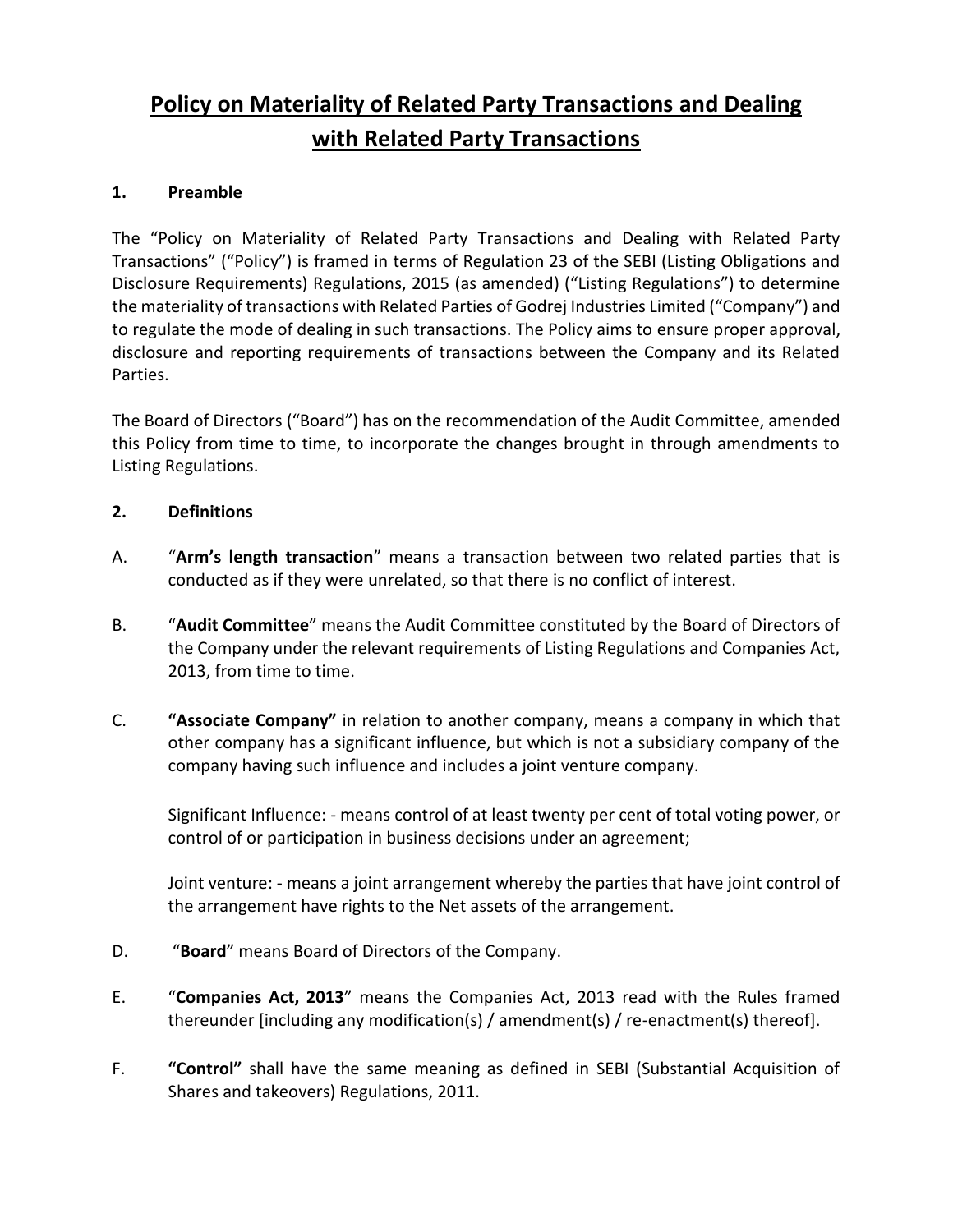- G. "**Key Managerial Personnel**" means Key Managerial Personnel in relation to a Company as defined sub-section 51 of Section 2 of the Companies Act, 2013.
- H. "**Material Related Party Transaction**" means a transaction with a related party if the transaction(s) to be entered into individually or taken together with previous transactions during a financial year, exceeds Rs. 1,000 Crore (Rupees One Thousand Crore) or 10% (ten percent) of the annual consolidated turnover of the Company as per the last audited financial statements of the listed entity, whichever is lower.
- I. "**Office or place of profit**" means any office or place:
	- where such office or place is held by a Director, and the Director holding it receives from the Company anything by way of remuneration over and above the remuneration to which he is entitled as Director, by way of salary, fee, commission, perquisites, any rent-free accommodation, or otherwise;
	- where such office or place is held by an individual other than a Director or by any firm, private company or other body corporate, if the individual, firm, private company or body corporate holding it receives from the Company anything by way of remuneration, salary, fee, commission, perquisites, any rent-free accommodation, or otherwise.
- J. "**Related party**" means a related party as defined under sub-section (76) of section 2 of the Companies Act, 2013 or under the applicable accounting standards. "Provided that:

(a) any person or entity forming a part of the promoter or promoter group of the listed entity; or

(b) any person or any entity, holding equity shares:

(i) of twenty per cent or more; [with effect from April 1, 2022]; or

(ii) of ten per cent or more, [with effect from April 1, 2023];

in the listed entity either directly or on a beneficial interest basis as provided under Section 89 of the Companies Act, 2013, at any time, during the immediate preceding financial year; shall be deemed to be a related party."

K. **"Related Party Transaction"** means a related party transaction as defined under the Companies Act, 2013 ("the Act") and the Securities and Exchange Board of India (Listing Obligations and Disclosure Requirements) Regulations, 2015 ("the Listing Regulations") [including any modification(s) / amendment(s) / re-enactment(s) thereto, from time to time].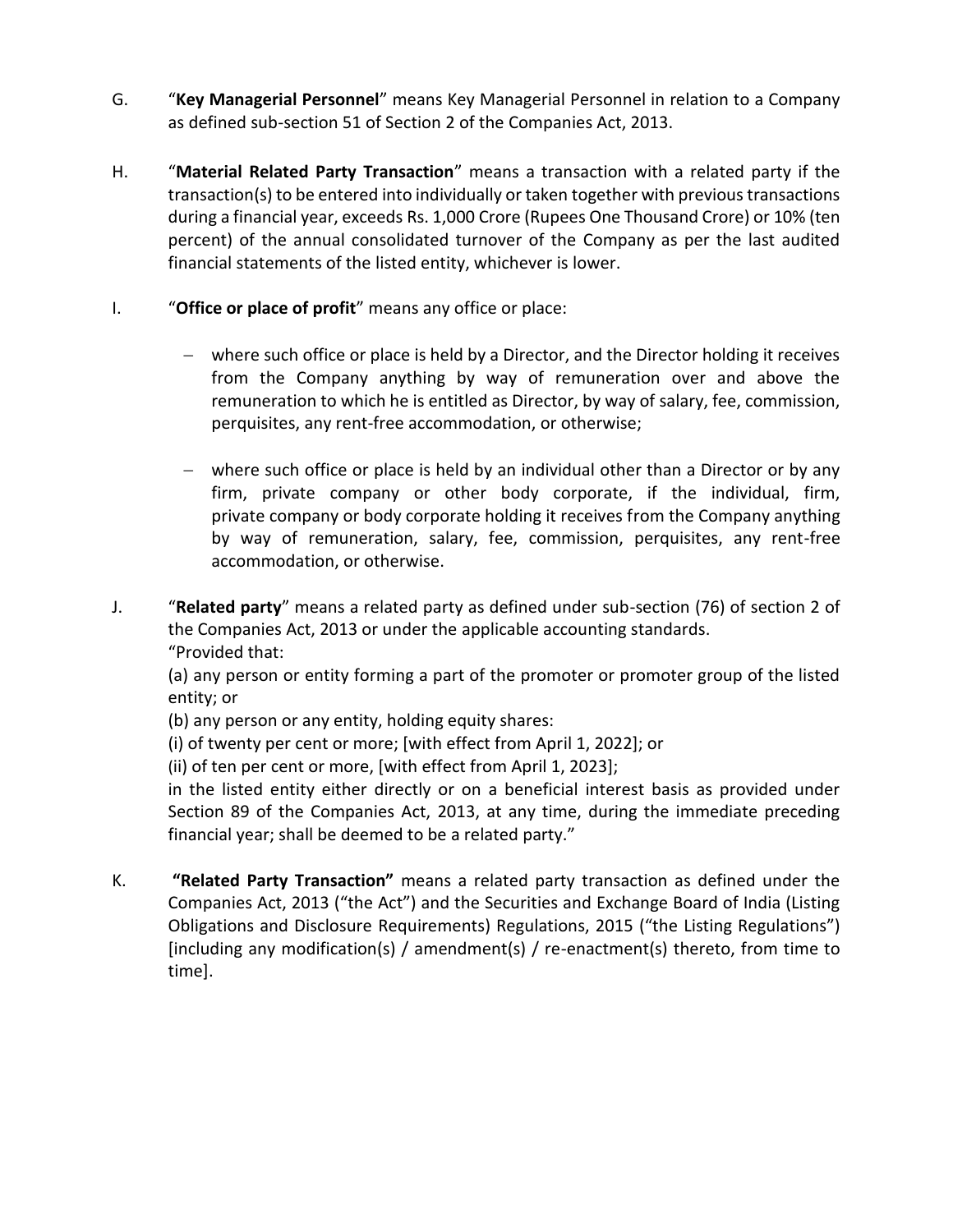#### **3. Policy**

#### **I. Review and approval of Related Party Transactions through the Audit Committee:**

 $\triangleright$  All Related Party Transactions and subsequent material modifications proposed to be made or to be entered into by the Company shall require **prior** approval of the Audit Committee.

Explanation: Material Modifications to the related party transactions shall mean increase by 10% of the transaction value as earlier approved by the Audit Committee OR absolute change in the nature of transaction.

- $\triangleright$  Only those members of the Audit Committee, who are Independent Directors, shall approve Related Party Transactions.
- $\triangleright$  A related party transaction to which the Subsidiary of Company is a party but the Company is not a party, shall require prior approval of the Audit Committee of the Company, if the value of such transaction whether entered into individually or taken together with previous transactions during a financial year , exceeds 10 % of the Annual Consolidated Turnover, as per the last audited financial statements of the listed entity.
- $\triangleright$  With effect from April 1, 2023, a related party transaction to which the subsidiary of Company is a party but the Company is not a party, shall require prior approval of the Audit committee of the Company, if the value of such transaction whether entered into individually or taken together with previous transactions during a financial year, exceeds 10 % of the Annual Standalone Turnover, as per the last audited financial statements of the Subsidiary.
- $\triangleright$  Prior approval of the audit committee shall not be required for a related party transaction to which the listed subsidiary is a party but the Company is not a party, if Regulation 23 and sub-regulation (2) of Regulation 15 of the Listing Regulations are applicable to such listed subsidiary.
- $\triangleright$  For related party transactions of unlisted subsidiaries of a listed subsidiary as referred to above, the prior approval of the Audit Committee of the listed subsidiary shall suffice.
- $\triangleright$  All types of transactions entered into between a holding company and its wholly owned subsidiary whose accounts are consolidated with such holding company and placed before the shareholders at the general meeting for approval shall require only Audit Committee approval; and not prior Audit Committee approval.
- $\triangleright$  All types of transactions entered into between two wholly-owned subsidiaries of the listed holding company, whose accounts are consolidated with such holding company and placed before the shareholders at the general meeting for approval shall require only Audit Committee approval; and not prior Audit Committee approval.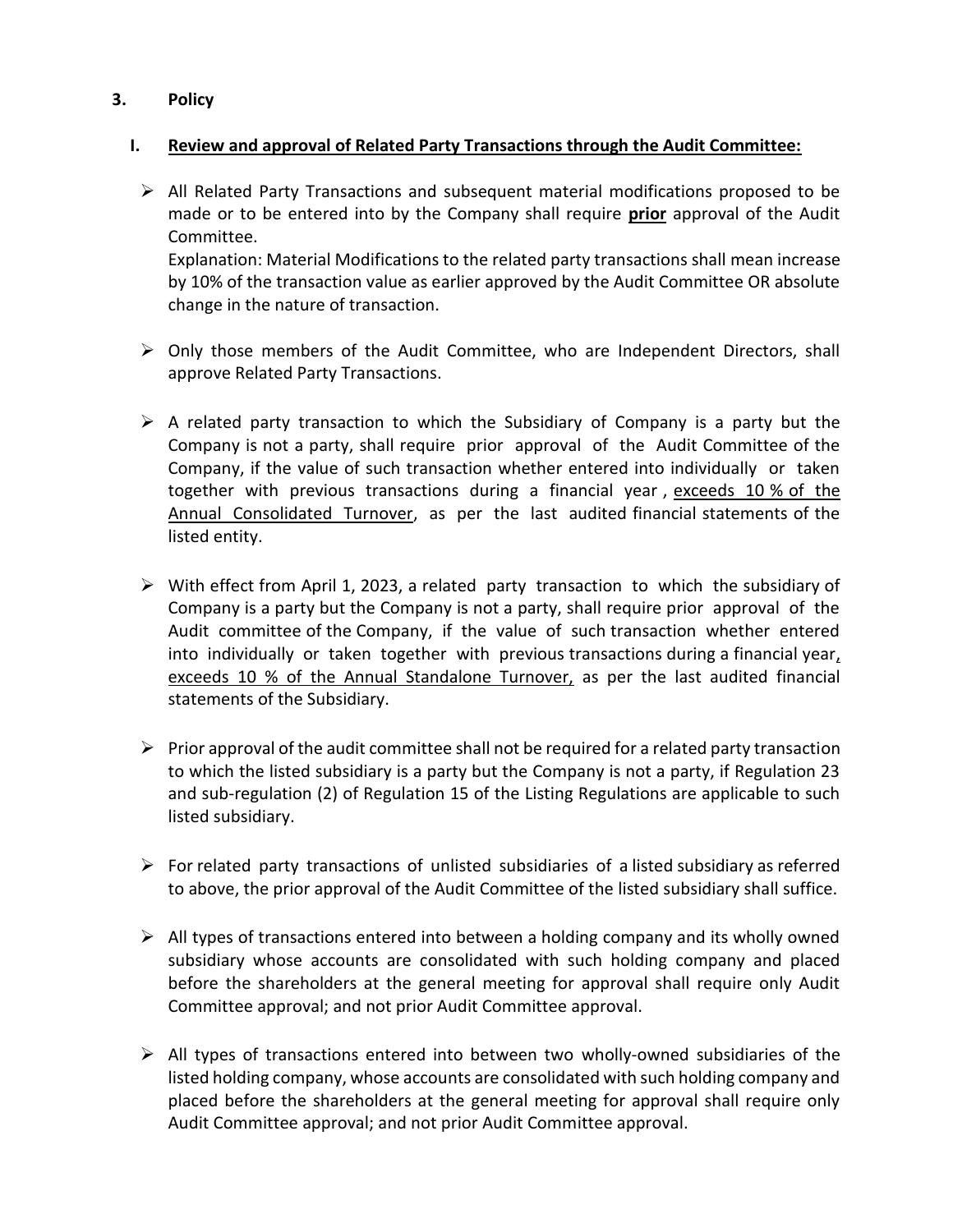- $\triangleright$  The above confirmations regarding compliance of provisions of the Listing Regulations shall be taken by the Company from the listed / unlisted subsidiaries on a Quarterly Yearly basis with effect from April 1, 2022. These confirmations shall be placed before the Audit Committee of the Board of Directors of the listed entity for their noting at the Audit Committee Meetings.
- $\triangleright$  Audit committee may grant omnibus approval for related party transactions proposed to be entered into by the Company subject to the following conditions, namely:

- the Audit committee shall lay down the criteria for granting the omnibus approval and such approval shall be applicable in respect of transactions which are repetitive in nature;

- the Audit Committee shall satisfy itself regarding the need for such omnibus approval and that such approval is in the interest of the Company.

- $\triangleright$  The omnibus approval authorised by the Audit Committee shall specify the following details:
	- i. the name(s) of the related party,
	- ii. nature of the transaction,
	- iii. period of the transaction,
	- iv. maximum amount of transactions that shall be entered into,
	- v. the indicative base price / current contracted price and the formula for variation in the price if any; and
	- vi. any other conditions as the Audit Committee may deem necessary to take a decision on the proposed transaction.
- $\triangleright$  Cases wherein the need for Related Party Transaction cannot be foreseen and aforesaid details are not available, Audit Committee may grant omnibus approval for such transactions subject to their value not exceeding Rs.1 Crore (Rupees One Crore) per transaction.
- $\triangleright$  The Audit Committee shall review, at least on a quarterly basis, the details of Related Party Transactions entered into by the Company pursuant to each of the omnibus approvals given.
- $\triangleright$  Omnibus approvals shall be valid for a period not exceeding 1 (one) financial year and shall require fresh approvals after the expiry of such financial year.
- $\triangleright$  The Audit Committee can grant approval for transactions that are entered into by the Company in its ordinary course of business and which are at an arm's length.
- $\triangleright$  If the Audit Committee is of the view that the proposed Related Party transaction is not in the ordinary course of business of the Company to do so; or the value of the transaction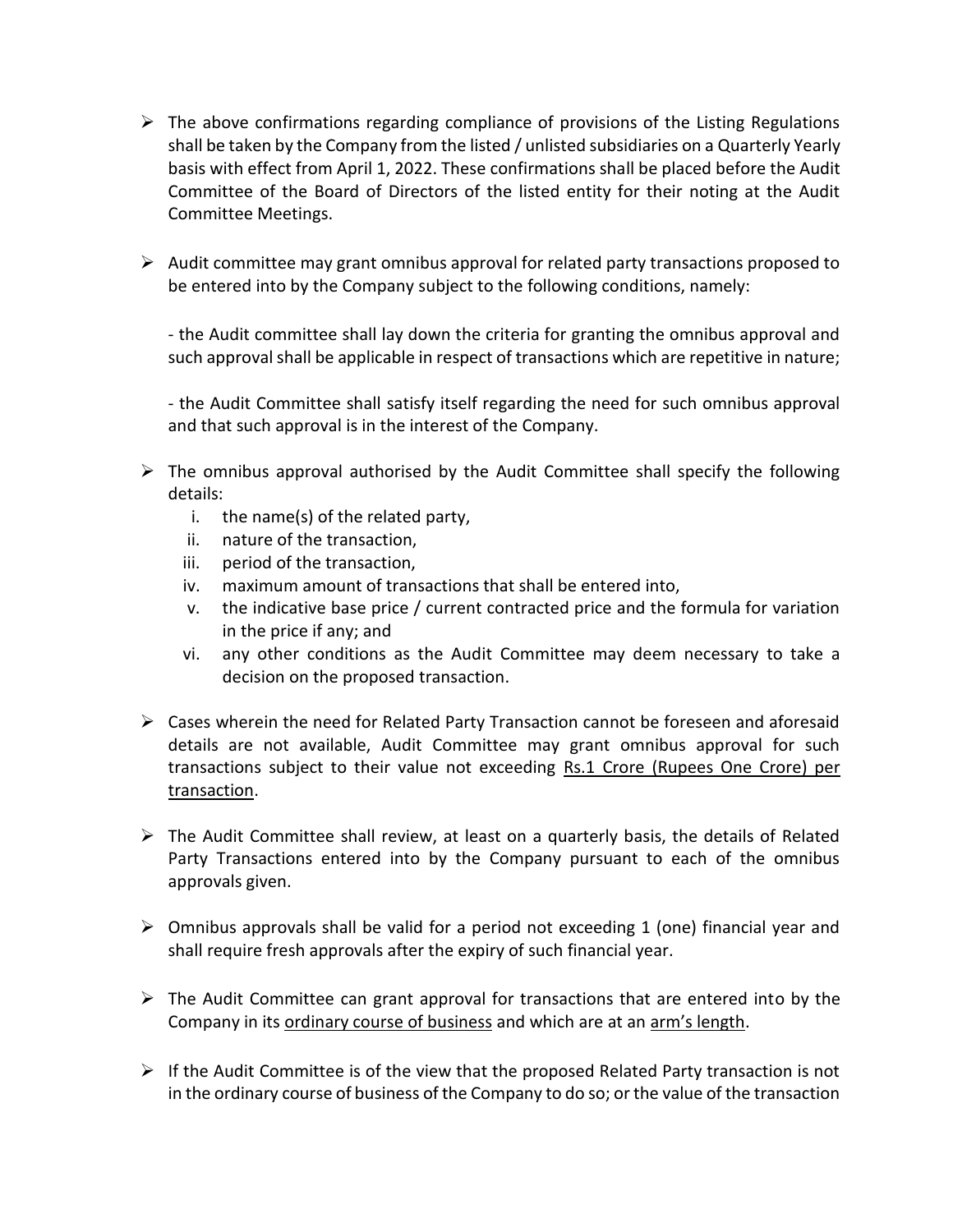is not at arm's length, the Audit Committee shall place the same before the Board for their approval.

 $\triangleright$  The Audit Committee of the Board will review and, if appropriate, approve Related Party Transactions. Accordingly, all estimated Related Party Transactions expected to be entered into during any financial year shall be approved before the close of the previous financial year.

### **II. Review and approval of Related Party Transactions through the Board of Directors:**

- $\triangleright$  If the Audit Committee reviews a proposed Related Party Transaction and draws the conclusion that the transaction is not being done in the ordinary course of business or the value of the transaction is not at arm's length, the Audit Committee shall refer the same to the Board and such transaction shall be approved only with the consent of the Board of Directors at their Meeting.
- $\triangleright$  For transactions covered under Section 188 of the Companies Act, 2013 as stated below will require Board's approval if not at arm's length and not in the ordinary course of business:

a) sale, purchase or supply of any goods or materials;

b) selling or otherwise disposing of, or buying, property of any kind;

c) leasing of property of any kind,

d) availing or rendering of any services;

e) appointment of any agent for purchase or sale of goods, materials, services or property; f) such related party's appointment to any office or place of profit in the company, its subsidiary company or associate company;

g) remuneration towards underwriting the subscription of any securities or derivatives thereof.

 $\triangleright$  Any Board Member, who is concerned or interested in the transaction, shall not participate in the discussion and voting on the resolution.

# **III. Review and approval of Related Party Transactions through the approval of the Shareholders of the Company:**

- $\triangleright$  All Related Party Transactions that are material in nature and subsequent material modifications as defined by the Audit Committee shall require prior approval of the Shareholders through a resolution.
- $\triangleright$  Materiality of a transaction will be based on the definition specified above.
- $\triangleright$  No related party shall vote to approve such material Related Party Transactions, whether the entity is a related party to the particular transaction or not.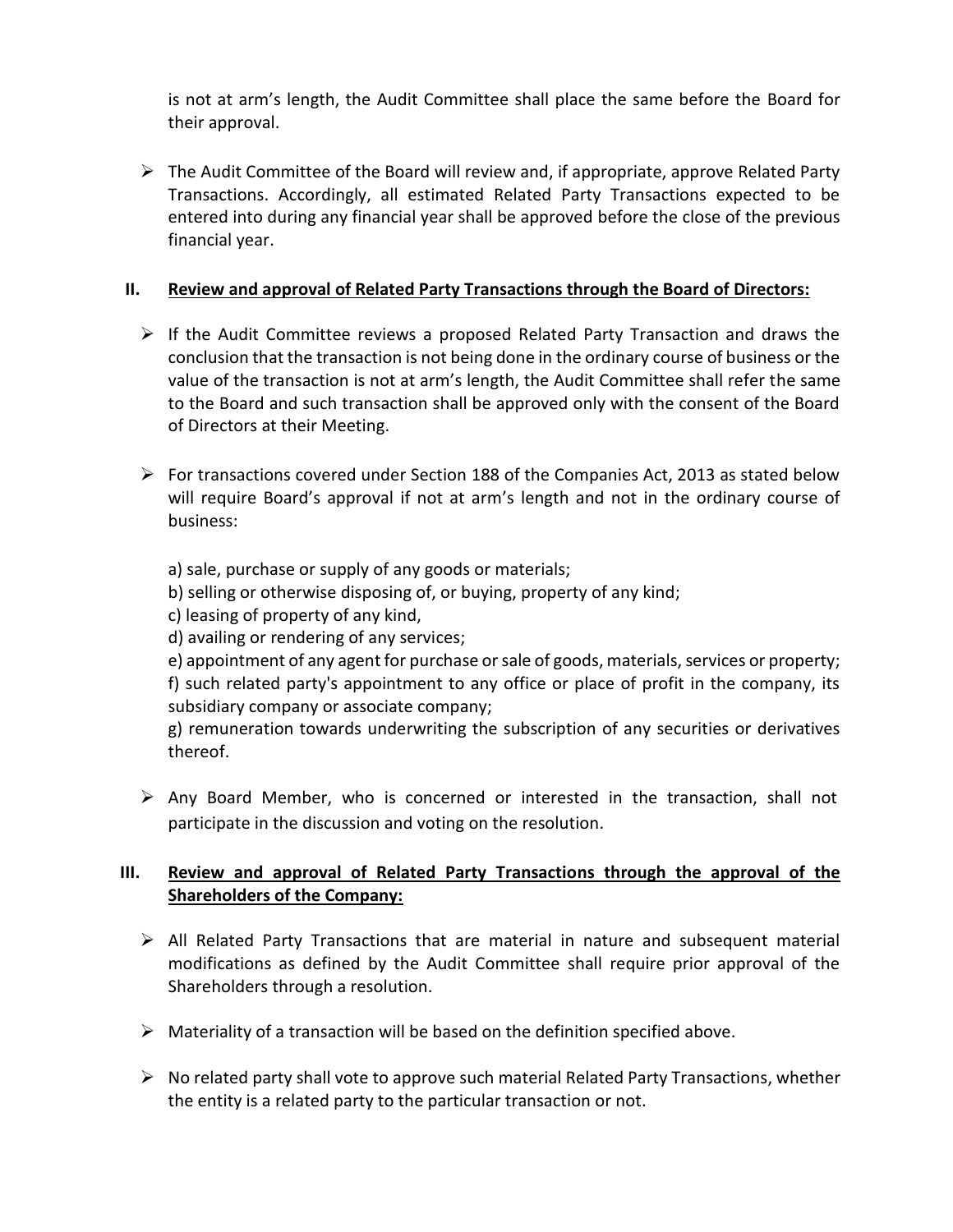- $\triangleright$  All entities falling under the definition of related parties shall not vote to approve the material Related Party Transactions irrespective of whether the entity is a party to the particular transaction or not.
- $\triangleright$  However, the approval of the Shareholders shall not be required if the transactions being entered into are in the ordinary course of business or the value of the transaction has been derived at arm's length.
- $\triangleright$  Prior approval of the shareholders of Company shall not be required for a related party transaction to which the listed subsidiary is a party but the Company is not a party, if Regulation 23 and sub-regulation (2) of Regulation 15 of Listing Regulations are applicable to such listed subsidiary. For related party transactions of unlisted subsidiaries of a listed subsidiary as referred above, the prior approval of the shareholders of the listed subsidiary shall suffice.

#### **4. Thresholds**

While seeking the approval for any Related Party Transaction which will be placed before the Shareholders of the Company for their approval, the Board has fixed the following threshold limits for determining the type of transaction, limits available under the relevant regulations or acts currently in force, single and cumulative transaction limits:

| Sr.            | <b>Prescribed Transaction Category</b>                                                                                                      | <b>Thresholds</b>                                                |
|----------------|---------------------------------------------------------------------------------------------------------------------------------------------|------------------------------------------------------------------|
| No.            |                                                                                                                                             |                                                                  |
| $\mathbf{1}$   | Sale, purchase or supply of any goods or $ $<br>through<br>materials<br>(directly<br>or<br>appointment of agents)                           | Amounting to or exceeding 10% of the<br>turnover of the Company* |
| $\overline{2}$ | Selling or otherwise disposing of, or<br>buying, property of any kind (directly or<br>through appointment of agents)                        | Amounting to or exceeding 10% of net<br>worth of the Company*    |
| 3              | Leasing of property of any kind                                                                                                             | Amounting to or exceeding 10% of<br>turnover of the Company*     |
| 4              | Availing or rendering of any services<br>directly or through appointment of<br>agents                                                       | Amounting to or exceeding 10% of the<br>turnover of the Company* |
| 5              | Appointment to any office or place of<br>profit in the company, its subsidiary<br>company or associate company at a<br>monthly remuneration | Exceeding Rs.2.5 Lakh per month                                  |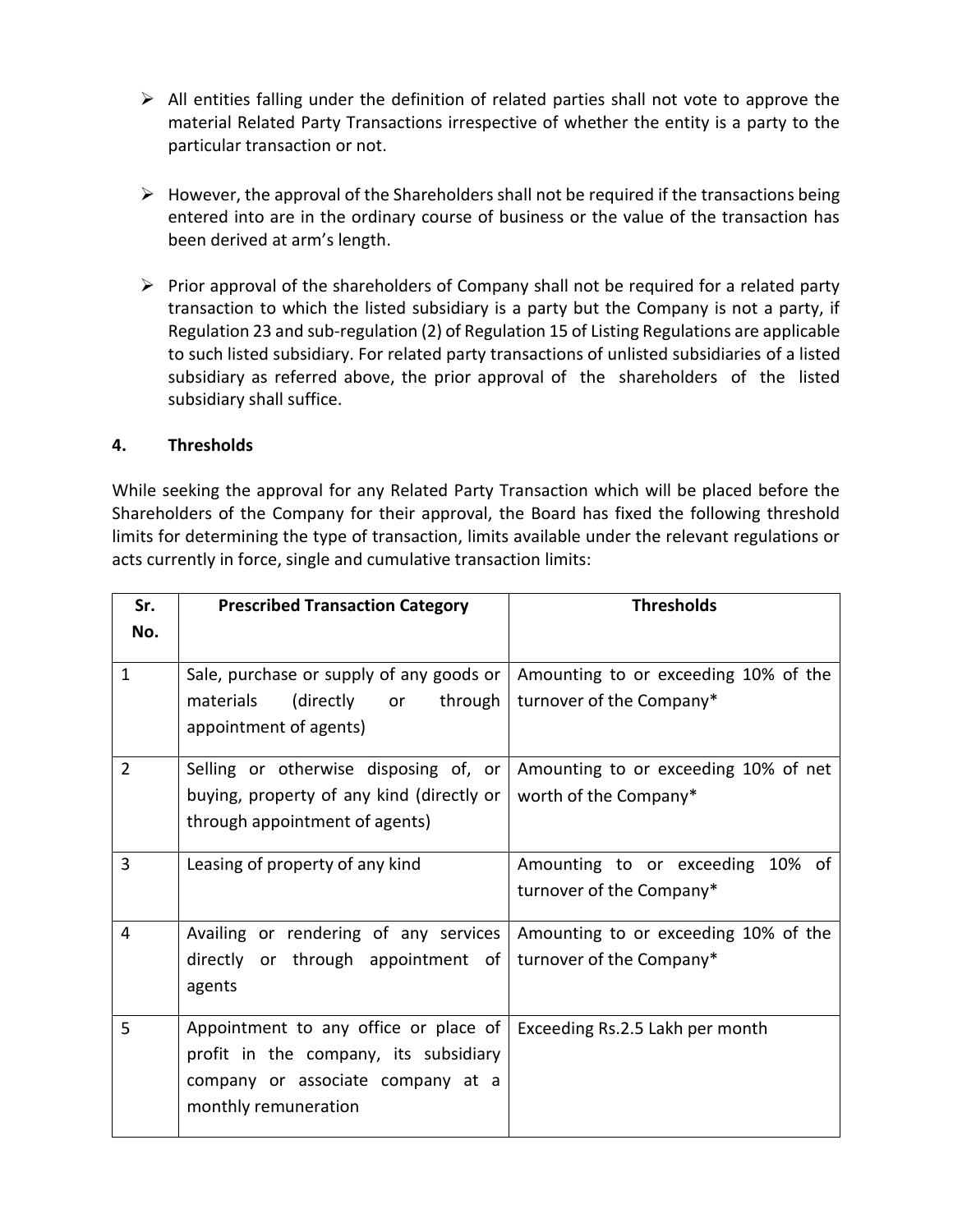| 6 | the<br>Remuneration for underwriting       | Exceeding 1% of the net worth           |
|---|--------------------------------------------|-----------------------------------------|
|   | subscription of any<br>securities<br>or    |                                         |
|   | derivatives thereof of the company         |                                         |
|   | Payment of Royalty and Brand usage to      | Exceeding 5% of the annual consolidated |
|   | related parties                            | turnover                                |
| 8 | Any other transaction with a related party | Exceeding 10% percent of the annual     |
|   |                                            | consolidated turnover of the Company.   |

*\*Applies to transaction or transactions to be entered into either individually or taken together with the previous transactions during a financial year*

**Note**: The turnover or net worth referred to above shall be computed on the basis of the audited financial statement of the Company in the preceding financial year.

The Board of Directors shall in terms with the Listing Regulations- Amendment Regulations ensure to review the Policy, including the thresholds, at least once every 3 (three) years and shall update the website and other places where the Policy appears accordingly.

# **5. Transactions which do not require approval**

Notwithstanding the foregoing, the following Related Party Transactions shall not require approval of Audit Committee:

(a) Any transaction involving the providing of compensation to a Director or Key Managerial Personnel in connection with his duties to the Company including the reimbursement of reasonable business and travel expenses incurred in the ordinary course of business.

(b) Any transaction in which the Related Party's interest arises solely from ownership of securities issued by the Company and all holders of such securities receive the same benefits pro rata as the Related Party.

(c)The issue of specified securities on a preferential basis, subject to compliance of the requirements under the Securities and Exchange Board of India (Issue of Capital and Disclosure Requirements) Regulations, 2018 (including any modification(s) / amendment(s) / reenactment(s) thereto).

(d)The following corporate actions by the listed entity which are uniformly applicable/offered to all shareholders in proportion to their shareholding:

i. payment of dividend;

- ii. subdivision or consolidation of securities;
- iii. issuance of securities by way of a rights issue or a bonus issue; and
- iv. buy-back of securities.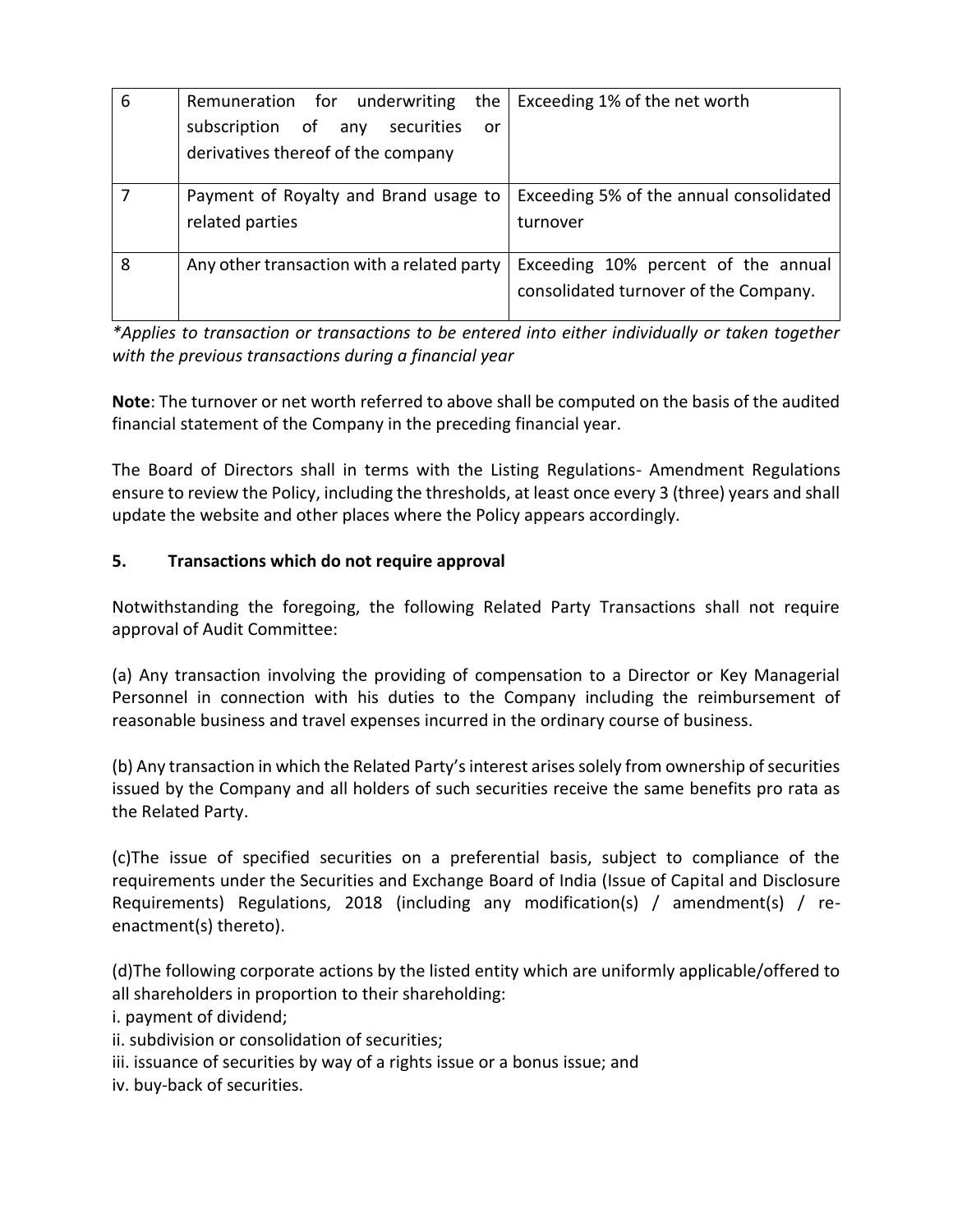#### **6. Related Party Transactions not approved under this Policy**

In the event the Company becomes aware of a Transaction with a Related Party that has not been approved under this Policy prior to its consummation, the matter shall be reviewed by the Audit Committee. The Audit Committee shall consider all of the relevant facts and circumstances regarding the Related Party Transaction, and shall evaluate all options available to the Company, including ratification, revision or termination of the Related Party Transaction.

#### **7. Reporting requirements**

 $\triangleright$  The Company shall submit with the stock exchanges, disclosures of related party transactions that it has entered into, on a consolidated basis, (in the format that has been specified in the relevant accounting standards for annual results) within a period of 15(fifteen) days from the date of publication of its standalone and consolidated financial results for the half year, and it shall ensure that the same is published on its website in terms with Regulation 23(9) of the Listing Regulations.

With effect from April 1, 2023, Company shall make such disclosures every six months on the date of publication of its standalone and consolidated financial results.

- $\triangleright$  Disclosure will be made in the Company's Annual Report of the particulars of the contract and arrangement along with the justification for entering into such contracts / arrangements with the Related-parties as part of Directors' Report. Form AOC 2 prescribes the manner in which disclosure is to be made in the Director's Report.
- $\triangleright$  All material transactions with related parties shall be disclosed quarterly along with the compliance report on corporate governance in terms with Regulation 27(2)(b) of the Listing Regulations.
- $\triangleright$  Related Party Disclosures of the Annual Report shall include Transaction with any person or entity belonging to the Promoter / Promoter Group which hold(s) 10% or more shareholding, shall be disclosed in the, in the format prescribed in relevant AS in terms of the Schedule V Part A of the Listing Regulations.
- $\triangleright$  Related Party Disclosures shall be submitted in such formats/mode as may be specified under Listing Regulations / such other applicable law, as may be required from time to time.

#### **8. Amendment**

 This policy is framed based on the provisions of the Companies Act, 2013 and Rules framed thereunder and the requirements of the Listing Regulations.

• In case of any subsequent changes in the provisions of the Companies Act, 2013 or any other regulations which makes any of the provisions in the policy inconsistent with the